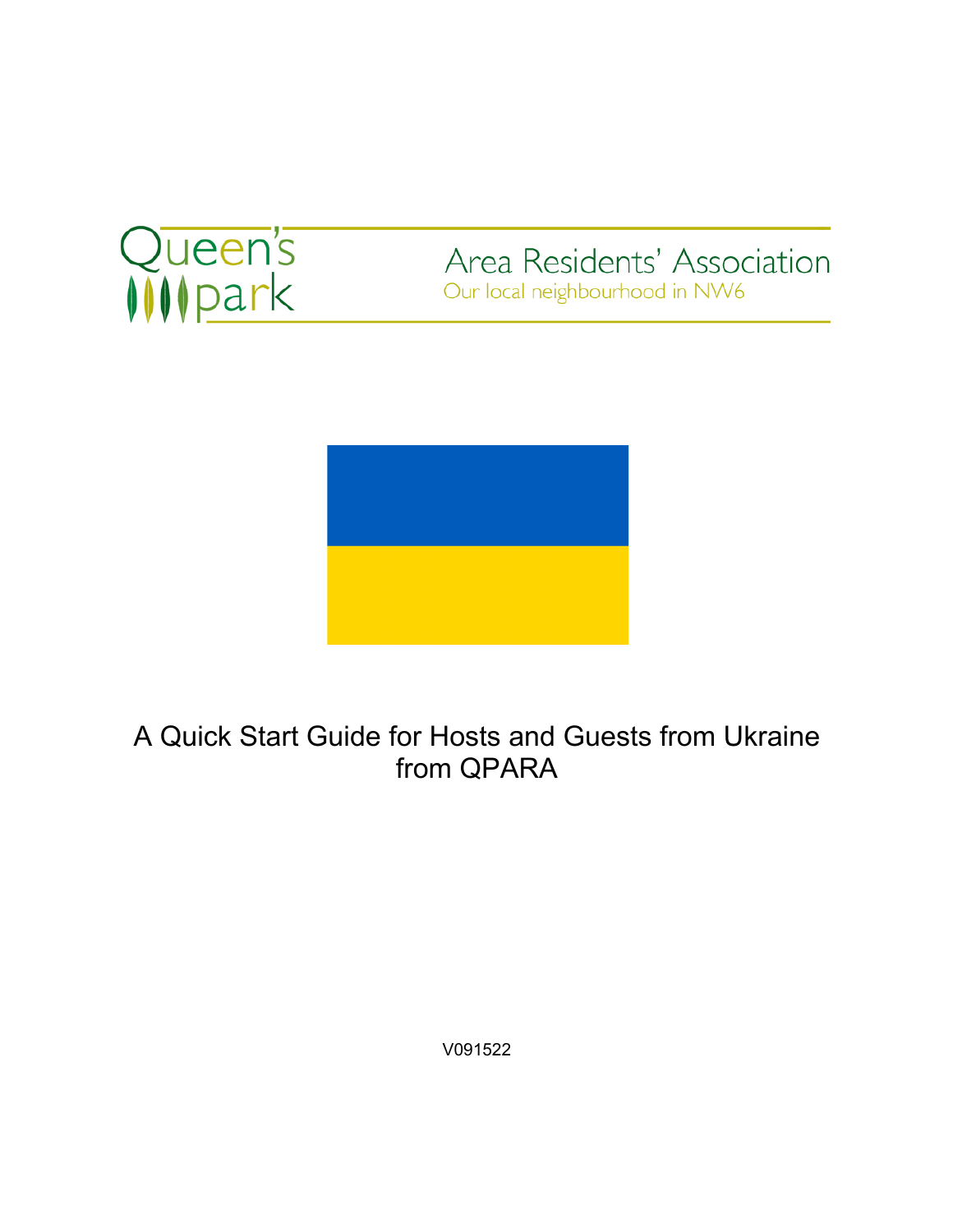# INTRODUCTION:

We are very proud to welcome our Ukrainian guests and wanted to offer a short guide for guests and their hosts to help navigate the most important steps in getting settled in the UK. It is not comprehensive but should provide a value resource to get things started.

The document will be updated with shared learning as we discover more about the Homes for Ukraine scheme and as hosts and guests feed their experiences back to us.

## BEFORE YOUR GUESTS ARRIVE

- Have a read of the government's Welcome Guide for Ukrainians arriving in the UK: www.gov.uk/government/publications/welcome-a-guide-for-ukrainians-arriving-in-theuk/welcome-a-guide-for-ukrainians-arriving-in-the-uk This is a good, comprehensive reference document.
- The *Financial Times* has also published a short Q&A that may be useful: www.ft.com/content/732a2cb2-3160-4f4a-b736-dc282ccbdd83
- Order a free SIM: Vodafone is offering 20GB per month and free calls and texts for six months: www.refugease.org/vodafone-sim
- A free 30-day SIM card is also available from any 3 store.
- General Practitioners (GP's) are the general doctors who connect with other specialist services. Get GP registration forms from your local GP surgery (e.g., Lonsdale Medical Centre)
	- o After your guests arrive, they will need to bring in the completed forms, their passports, proof of host's residence (e.g., utility or council tax bill) and letter from the host confirming the guests are staying with them.
	- o If you need further info on Health contact Brent Health Matters Advice Line on 020 8102 3456 option 4.
	- $\circ$  Registration takes approximately 3-4 days after which your guests will have also have an NHS number.
- All hosts are required to complete a Disclosing & Barring Service (DBS) check. If you have not received notification from Brent about your DBS check, please contact Jasu Varsani at jasu.varsani@brent.gov.uk

## THE FIRST 48 HOURS

- The Biometric Residence Permit (BRP) is important. Getting one is required within six months and is necessary to extend the initial stay from six months to three years. Your guests should apply for one as soon as they can after arrival: apply.visasimmigration.service.gov.uk/product/ukraine-scheme-brp
- The BRP will have National Insurance number but quests can apply for a NI number separately: www.gov.uk/apply-national-insurance-number
- Let the council know your guests have arrived by emailing ukrainesupport@brent.gov.uk.
- You will receive a welcome email like this:
	- I am writing to you because you have notified us about your guest's arrival. Please find the information below and note that the "thank-you" payments can be made only once all checks have been completed.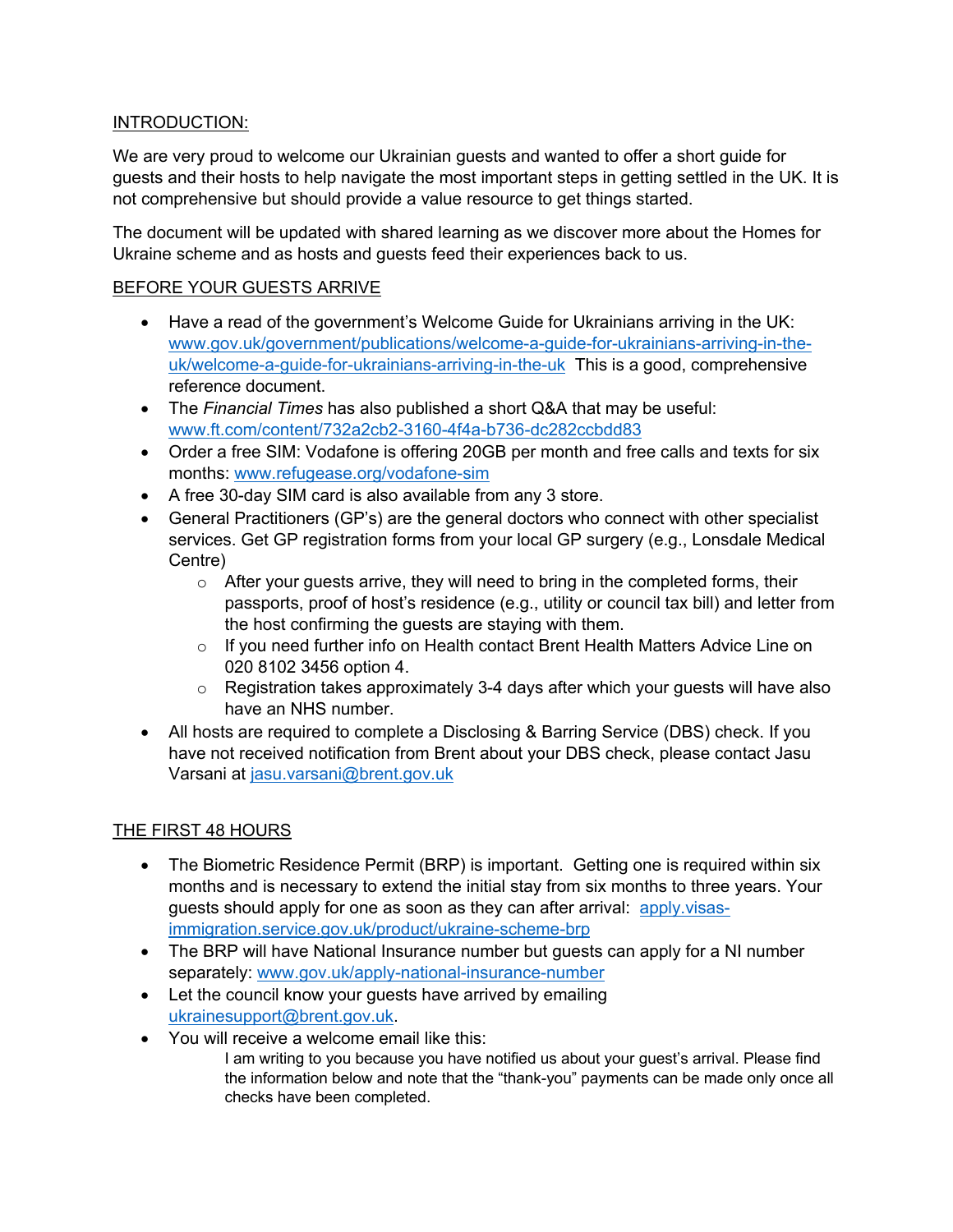According to our system, your accommodation check is still outstanding. I have already emailed the relevant team and asked them to prioritise your property since your guests are already there.

#### **Welcome information for guests**

The government has produced a welcome guide for Ukrainian guests which your guests may find useful: www.gov.uk/government/publications/welcome-a-guide-for-ukrainiansarriving-in-the-uk/welcome-a-guide-for-ukrainians-arriving-in-the-uk

Your guests are eligible for free NHS medical care. For any health matters, including help with registering with a GP and any other health needs, please contact our Brent Health Matters advice line: 020 8102 3456 option 4.

Your guests can also receive support in applying for school places; applying for benefits; looking for work; attending ESOL classes; etc. Our community support officers can provide this support to your guests and will be in contact with you to arrange an initial visit. On this first visit, the community support workers will arrange for guests to receive money to tide them over while they wait for their benefits applications to be processed.

#### **Thank-you payments**

Once your guests arrive, you will be eligible to claim thank-you payments. These are payments of £350 for every month up to one year, for which your guests stay in your house. The payments are made at the end of the month. If you would like to sign up to receive these payments, please complete this form with your details. Please note that the payments can be made only once you have passed the DBS and housing checks.

#### **Host guidance**

The Government has provided guidance for hosts – it is available here: www.gov.uk/guidance/homes-for-ukraine-sponsor-guidance Just a reminder, although you cannot charge your guests rent, you can ask them to contribute towards household bills such as heating, food, water, etc.

- Brent will also put you in touch with the Community Support Officer for the Homes for Ukraine scheme at Brent. This is Nivin Abdei (nivin.abdei@brent.gov.uk, mobile 07917 078828, office 020 8937 2976)
- Nivin works all week but is only in the office on Tuesdays. She will arrange an appointment with your guest to action the following:
	- $\circ$  Provision of a £200 cash debit card for your guest. In order to access this, your guests must have arrived, and your DBS and accommodation checks be completed.
	- o Nivin can nudge the Housing Office to set up your accommodation check, if it hasn't yet been completed.
	- $\circ$  If you haven't received it, Nivin will send you a link for sign-up for the monthly host thank you payment of £350.
	- $\circ$  Nivin will also take you through the necessary steps for registration for benefits including child support and school registration where applicable. All this will involve either a visit (Tuesdays) or a phone appointment.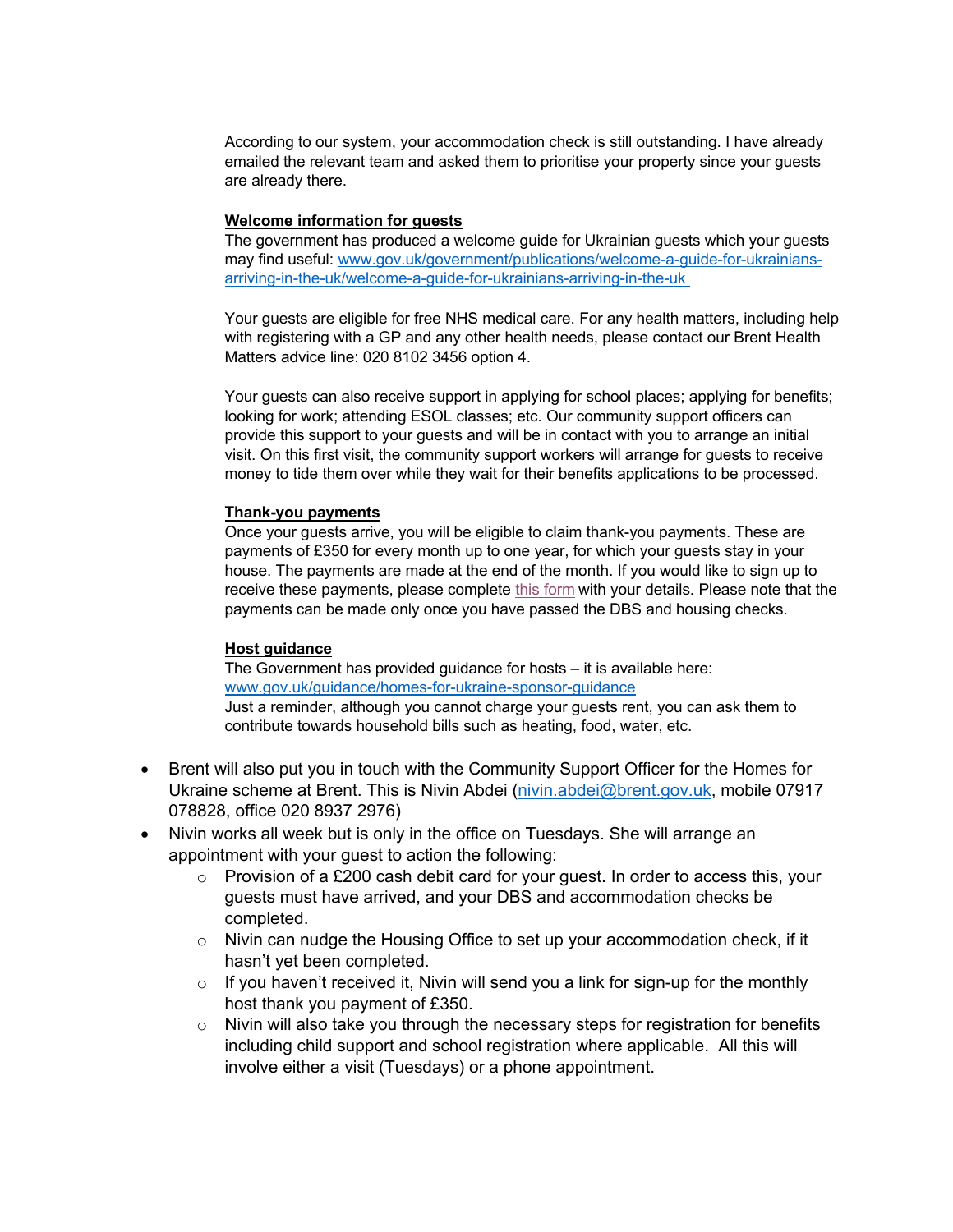- $\circ$  If your family need help with learning English, Nivin will send you information, but there are also resources here: www.brent.gov.uk/brentstart and salusburyworld.org.uk
- Also, the British Red Cross is offering a £50 payment to help quests on arrival. Call 0808 1963651 to set this up. Your guests will need their passports, Border Force stamp showing leave to remain in UK and their Home Office letter showing successful application to Ukraine Scheme.
- Most banks have set up a simplified application process for Ukrainian refugees with various offers for accounts.
	- o Applications are currently taking 10-14 days to process.
- There is an active Ukrainian community in London:
	- o Ukrainian Institute: ukrainianinstitute.org.uk
	- o The institute has a useful 'Settling into the UK' guide
		- refugee-support.ukrainianinstitute.org.uk/settling-into-the-uk
	- o The website also has a Ukrainian translation of the UK Govt document.
	- o There is also a HOW2UK guide in English and Ukrainian written by Ukrainians living in the UK.
	- Ukrainian Social Club: Reviews mention good company and authentic Ukrainian beer and food.
		- o Opens in the evenings
		- o Find them on Facebook
	- For places of worship, the Ukrainian Catholic Cathedral can be found here: parish.rcdow.org.uk and there is a Ukrainian Orthodox Autocephalic Church at 1a Newton Avenue, W3 8AJ. Tel. 07729 251 283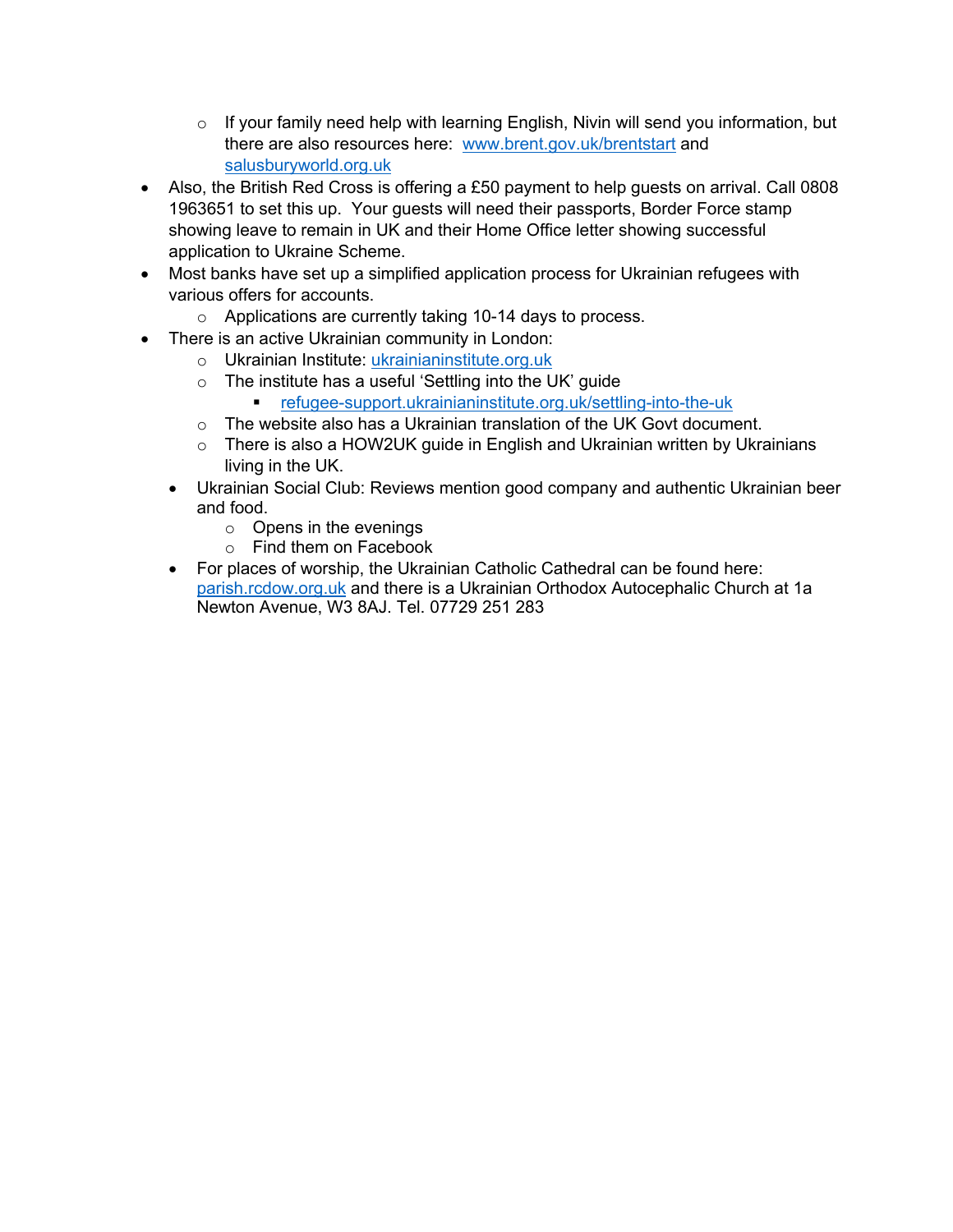#### LEARNING ENGLISH APPENDIX:

#### **English courses for refugees in North West London**

English for Speakers of Other Languages (ESOL) is the term used for courses designed for refugees and migrants. They are sometimes shown under the *Skills for Life* heading.

(*English as a Foreign Language or EFL is for visitors, au pairs, and professionals who are here for a short time to learn English. These courses usually charge fees*)

#### **A. Face-to-Face ESOL courses**

Brent offers courses at all levels from pre-beginners. Many of them are accredited i.e. they offer exams which lead to ESOL qualifications which are useful for job applications. Courses tend to run for 1.5 or 2 hours on two days a week during term times.

Note: the ESOL course levels can be confusing. This is how it works:

Pre-entry: complete beginners Entry  $1 =$  beginners Entry 2 – pre intermediate Entry 3 – intermediate Level 1 – higher intermediate Level 2 – advanced

These courses are usually free for refugees (unless they have income above a certain level), even though fees may be advertised in the brochure. Applicants will need to do an assessment and provide proof of status.

Many schemes, including Brent, are no longer accepting students on accredited courses for the Summer term. For September entry, it is important to apply as early as possible – preferably before the end of the Summer term.

Brent START https://www.brent.gov.uk/brentstart

https://ebsontrackprospect-brent.tribal-ebs.com/page/findcourse

The nearest Centre to Queen's Park is Willesden Green Library Centre, with courses at most levels.

Granville centre runs informal conversation classes

https://www.brent.gov.uk/children-young-people-and-families/support-for-parents-andfamilies/family-wellbeing-centres/granville-plus-family-wellbeing-centre

Monday 10-12: ENGLISH CONVERSATION basic level - creche available

Tuesday 10-12 ESOL at Salusbury World

College of North West London (Willesden Campus) has courses at all levels.

https://www.cnwl.ac.uk/courses/section/course/esol-(english-for-speakers-of-other-languages)